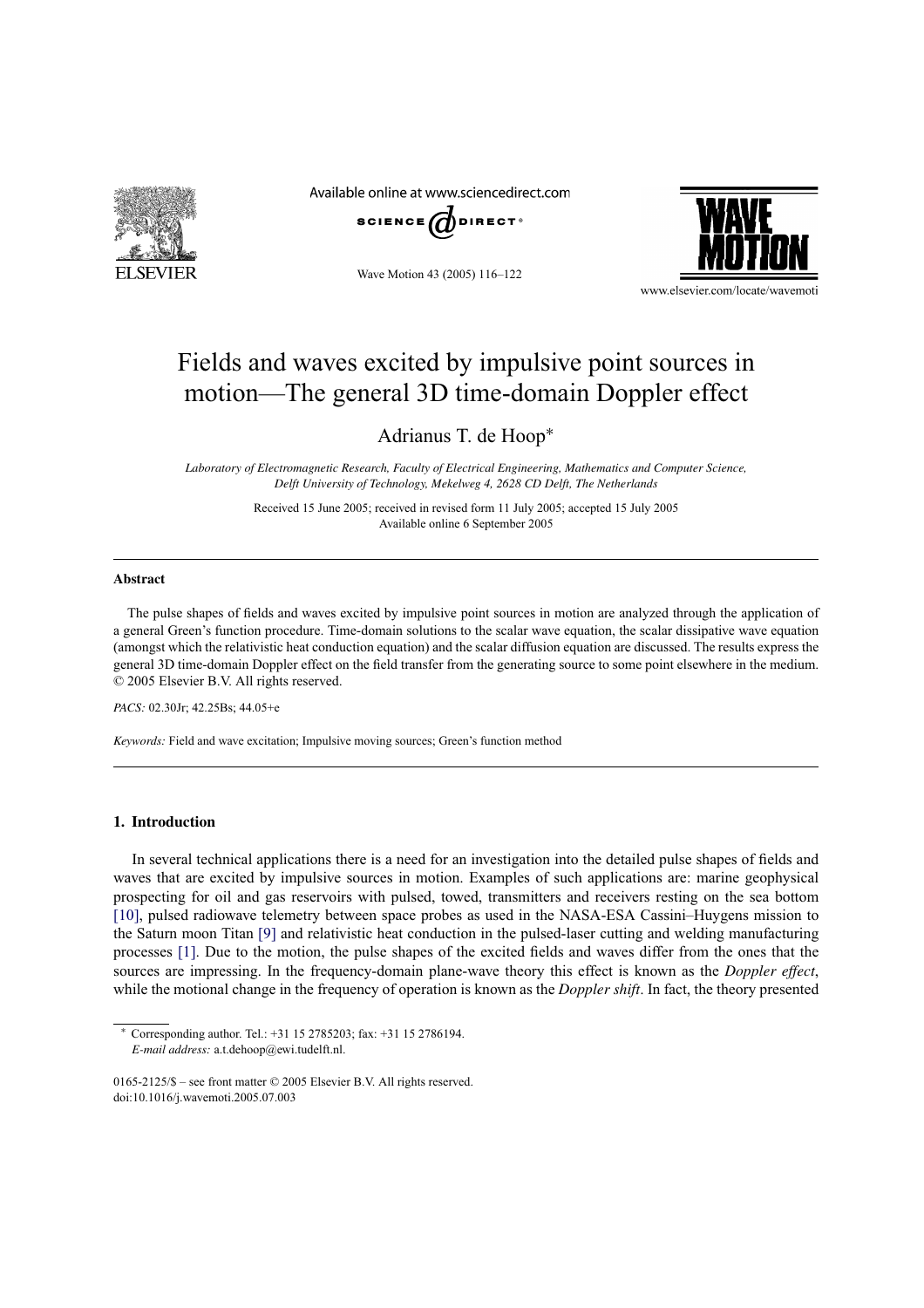in this paper is a general 3D time-domain version of the Doppler effect pertaining to point-source excitation. A time-domain Green's function representation is used to express the generated field and wave values in space–time in terms of the signatures of the exciting point sources that are understood to move along a specified trajectory. As to the governing scalar space–time partial differential equations, three cases are discussed: the scalar (lossless) wave equation (Section 4), the scalar dissipative wave equation (that includes the relativistic heat conduction equation) (Section 5) and the scalar diffusion equation (Section 6).

The Green's function method has, be it in a somewhat different setting, been applied to the electromagnetic radiation by moving sources in [6], where in particular the relation with the theory of bicharacteristics in the theory of partial differential equations is emphasized. In [4], the determination of the electromagnetic fields generated by moving dipoles and multipoles was considered by an approach that runs via the 4D formulation of relativistic electrodynamics.

In electromagnetic theory, the case of point sources in *uniform rectilinear motion* in free space is most easily handled through the use of the Lorentz transformation in Einstein's special theory of relativity [11, Chapter 3; 8]. Our restriction to point sources circumvents the difficulty about the applicability of the relativistic Lorentz contraction of the possible spatial support of an extended source for non-uniform motions and for non-electromagnetic waves and fields. In relativistic heat conduction theory, the case of point sources in uniform rectilinear motion can adequately be handled by using the Galilei transformation of Galilean relativity [1]. For non-uniform motions, the Green's function procedure seems to be the only alternative.

## **2. Description of the configuration**

The field and waves are present in an unbounded, homogeneous, isotropic medium with constant, positive constitutive coefficients. The meanings of these coefficients as they apply to the different branches of physics, will be given at a later stage. Position in the configuration is specified by the coordinates  $\{x, y, z\}$  with respect to an orthogonal, Cartesian reference frame with the origin  $\mathcal O$  and the three mutually perpendicular base vectors  ${i_x, i_y, i_z}$ , each of which is of unit length. In the indicated order, the base vectors form a right-handed system. Whenever appropriate, the position is also specified by the position vector  $\mathbf{r} = x\mathbf{i}_x + y\mathbf{i}_y + z\mathbf{i}_z$ . The time coordinate is *t*. Partial differentiation is denoted by ∂, supplied with the relevant subscript. To focus on the essentials of the constituents contributing to the changes in pulse shape, the fields and waves under consideration are characterized by the scalar wave function  $u(r, t) = u(x, y, z, t)$ . Additional vector and tensor operations are needed in the cases of acoustic, electromagnetic and elastodynamic fields and waves [3]. The trajectory of any of the point sources follows from the specification of the vectorial position  $r_0(t)$  in the course of time. The relevant velocity of the source is  $v_0(t) = \partial_t r_0(t)$ . The pertaining source signature is denoted by  $Q_0(t)$ . Then, the associated volume source density is

$$
q(\mathbf{r},t) = Q_0(t)\delta[\mathbf{r}-\mathbf{r}_0(t)] \quad \text{for } \mathbf{r} \in \mathbb{R}^3, \ t \in \mathbb{R},
$$
 (1)

where  $\delta[r - r_0(t)]$  is the 3D Dirac distribution operative at  $r = r_0(t)$ .

#### **3. The general source-type field or wave representation**

Let the space–time partial differential equation to be satisfied by  $u(\mathbf{r}, t)$  in general be given by

$$
\mathsf{D}u = -q \quad \text{for } \mathbf{r} \in \mathbb{R}^3, \ t \in \mathbb{R}, \tag{2}
$$

where  $D = D(r, t)$  is the pertaining space–time differential operator. Then, the corresponding Green's function  $G(\mathbf{r}, \mathbf{r}', t)$  is the causal solution to the differential equation

$$
\mathsf{D}G = -\delta(\mathbf{r} - \mathbf{r}', t) \quad \text{for } \mathbf{r}' \in \mathbb{R}^3, \ \mathbf{r} \in \mathbb{R}^3, \ t \in \mathbb{R}, \tag{3}
$$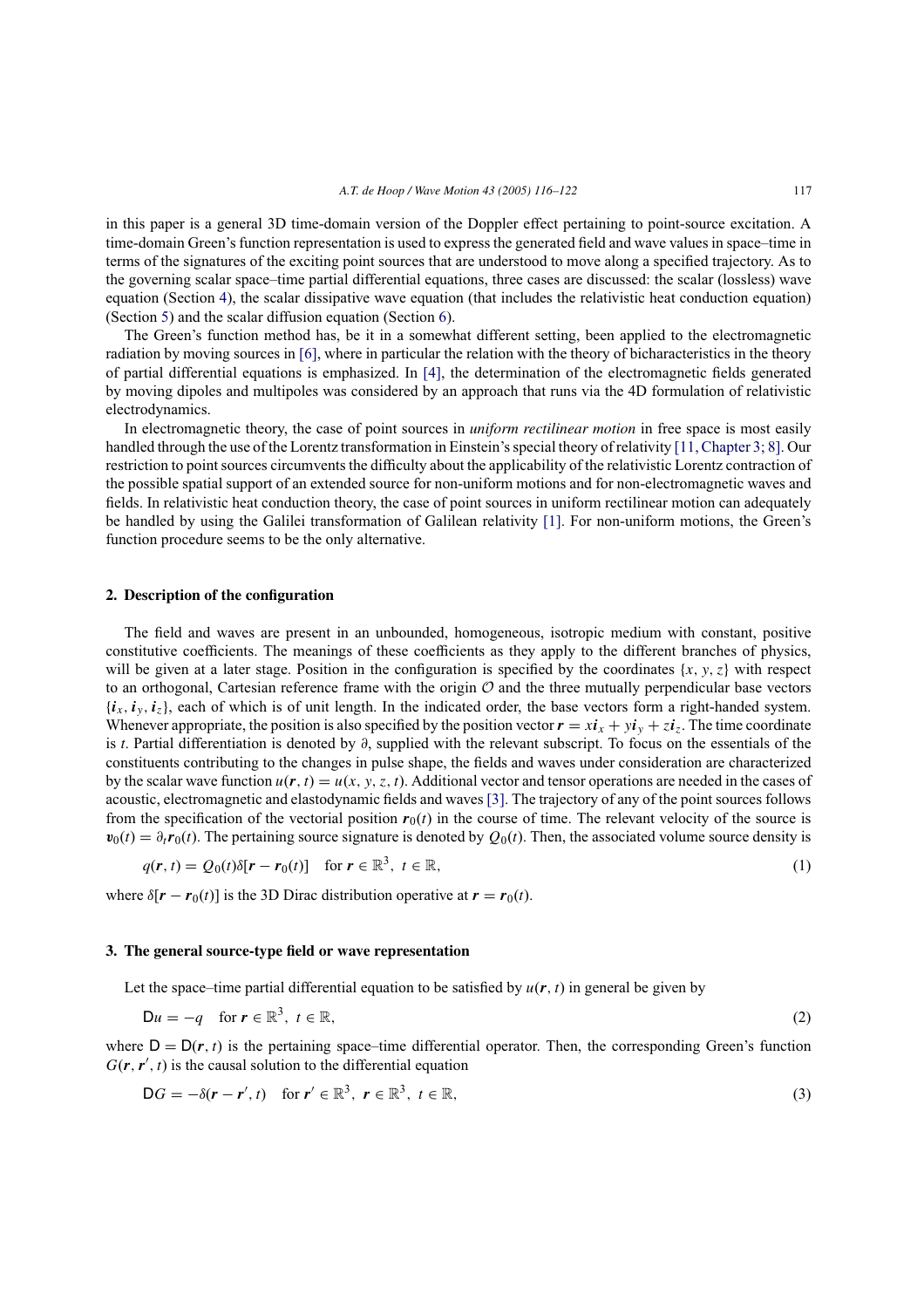where  $\delta(\mathbf{r} - \mathbf{r}', t)$  is the 4D Dirac distribution operative at  $\{\mathbf{r} = \mathbf{r}', t = 0\}$ . Assuming the operator  $D(\mathbf{r}, t)$  to be shift-invariant in *t* (time-invariant background configuration), the pertaining source-type representation of  $u(r, t)$  is given by the time convolution

$$
u(\mathbf{r},t) = \int_{t'=0}^{\infty} dt' \int_{\mathbf{x}' \in \text{supp}(q)} G(\mathbf{r},\mathbf{r}',t') q(\mathbf{r}',t-t') dV(\mathbf{r}') \quad \text{for } \mathbf{r} \in \mathbb{R}^3, \ t \in \mathbb{R},
$$
 (4)

where supp(q) is the spatial support of  $q(r, t)$ . Substitution of Eq. (1) in Eq. (4) leads to

$$
u(\mathbf{r},t) = \int_{t'=0}^{\infty} G[\mathbf{r}, \mathbf{r}_0(t-t'), t'] Q_0(t-t') dt' \quad \text{for } \mathbf{r} \in \mathbb{R}^3, \ t \in \mathbb{R}.
$$
 (5)

Note that the right-hand side of this expression is no longer a time convolution. For the special case of the Dirac pulse source signature operative at  $t = t_0$  and of magnitude  $Q_0$ , we have

$$
Q_0(t) = Q_0 \delta(t - t_0),\tag{6}
$$

in which case Eq. (5) reduces to

$$
u(\mathbf{r},t) = Q_0 G[\mathbf{r},\mathbf{r}_0(t_0),t-t_0] \quad \text{for } \mathbf{r} \in \mathbb{R}^3, \ t \in \mathbb{R}.
$$
 (7)

Several cases of D are discussed in subsequent sections.

# **4. The (lossless) scalar wave equation**

For the lossless scalar wave equation, D is of shape

$$
\mathsf{D} = \partial_x^2 + \partial_y^2 + \partial_z^2 - c^{-2}\partial_t^2,\tag{8}
$$

and the corresponding differential equation is

$$
\partial_x^2 u + \partial_y^2 u + \partial_z^2 u - c^{-2} \partial_t^2 u = -q \quad \text{for } r \in \mathbb{R}^3, \ t \in \mathbb{R},
$$
\n
$$
(9)
$$

in which  $c > 0$  is the wave speed (Fig. 1).

The corresponding Green's function  $G_c(\mathbf{r}, \mathbf{r}', t)$  is the causal solution to

$$
\partial_x^2 G_c + \partial_y^2 G_c + \partial_z^2 G_c - c^{-2} \partial_t^2 G_c = -\delta(\mathbf{r} - \mathbf{r}', t) \quad \text{for } \mathbf{r}' \in \mathbb{R}^3, \ \mathbf{r} \in \mathbb{R}^3, \ t \in \mathbb{R}.
$$



Fig. 1. Moving point source in lossless medium with wave speed *c*.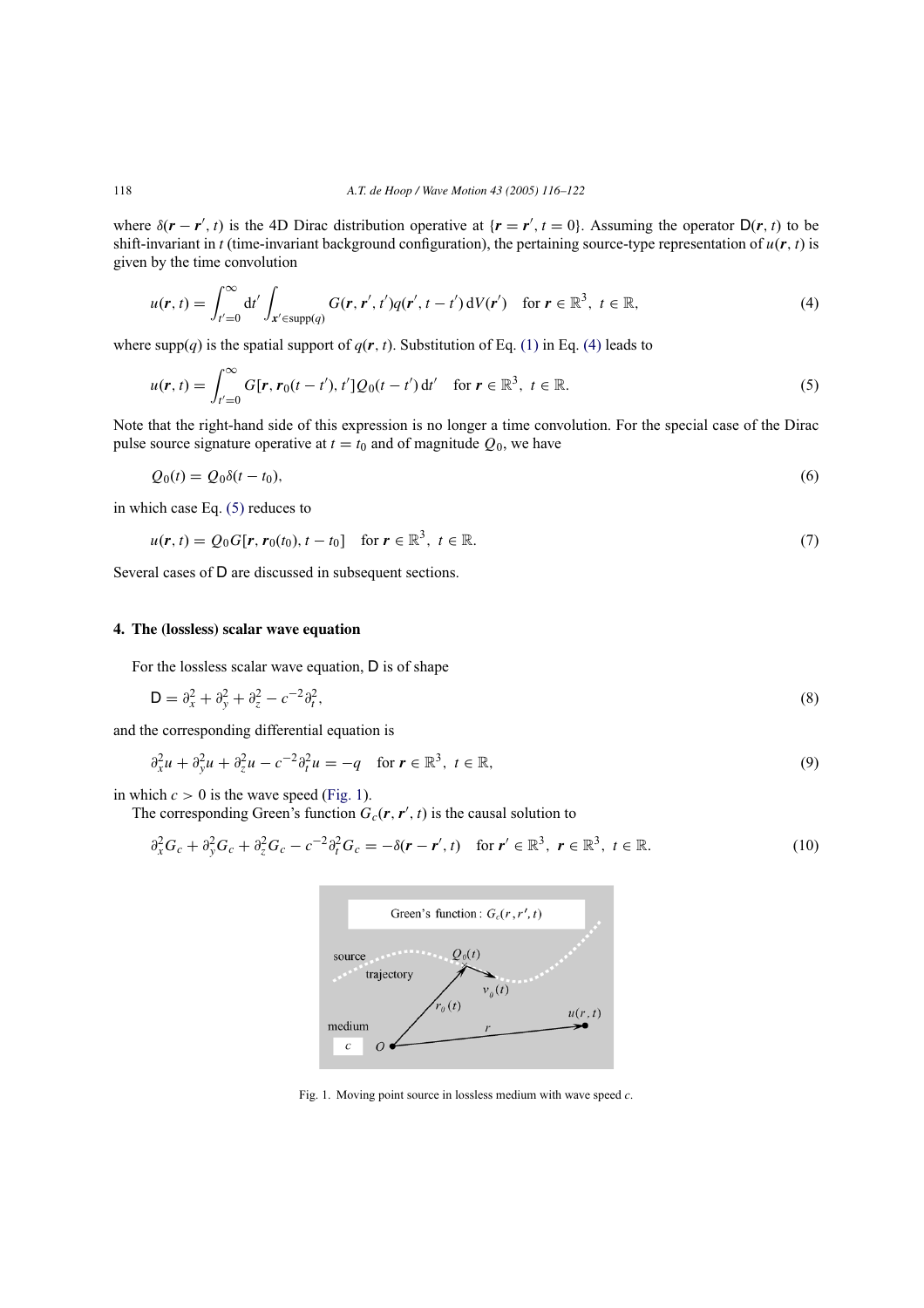It is known to be [3, p. 94]

$$
G_c(\mathbf{r}, \mathbf{r}', t) = \frac{\delta(t - |\mathbf{r} - \mathbf{r}'|/c)}{4\pi |\mathbf{r} - \mathbf{r}'|} \quad \text{for } \mathbf{r} \neq \mathbf{r}'.\tag{11}
$$

Substitution of Eq. (11) in Eq. (5) leads to

$$
u(\mathbf{r},t) = \int_{t'=0}^{\infty} \frac{\delta[t'-|\mathbf{r}-\mathbf{r}_0(t-t')|/c]}{4\pi|\mathbf{r}-\mathbf{r}_0(t-t')|} Q_0(t-t') dt'.
$$
 (12)

To exploit the properties of the Dirac delta distribution, we introduce in Eq. (12) as the variable of integration

$$
\tau = t' - \frac{|\mathbf{r} - \mathbf{r}_0(t - t')|}{c}.
$$
\n(13)

The corresponding Jacobian follows from

$$
\frac{\partial \tau}{\partial t'} = 1 - \frac{\mathbf{v}_0(t - t') \cdot [\mathbf{r} - \mathbf{r}_0(t - t')]}{c |\mathbf{r} - \mathbf{r}_0(t - t')|}.
$$
\n(14)

In view of the Cauchy–Schwarz inequality

$$
|\mathbf{v}_0(t-t')\cdot[\mathbf{r}-\mathbf{r}_0(t-t')]| \leq |\mathbf{v}_0(t-t')||\mathbf{r}-\mathbf{r}_0(t-t')|,\tag{15}
$$

it follows that

$$
\frac{\partial \tau}{\partial t'} > 0 \quad \text{for } |\mathbf{v}_0| < c,\tag{16}
$$

which condition we assume to hold in our further considerations. Let, under this condition, the (unique) solution to Eq. (13) be denoted as

$$
t' = T(r, t, \tau),\tag{17}
$$

then Eq. (12) changes into

$$
u(\mathbf{r},t) = \int_{\tau=\tau_{\min}}^{\infty} \frac{\delta(\tau)}{4\pi(|\mathbf{r}-\mathbf{r}_0[t-T(\mathbf{r},t,\tau)]|-v_0[t-T(\mathbf{r},t,\tau)]\cdot\{\mathbf{r}-\mathbf{r}_0[t-T(\mathbf{r},t,\tau)]\}/c)} \times
$$
  
\n
$$
Q_0[t-T(\mathbf{r},t,\tau)]\,\mathrm{d}\tau,
$$
\n(18)

in which (cf. Eq. (13))

$$
\tau_{\min} = -\frac{|r - r_0(t)|}{c} \le 0. \tag{19}
$$

Employing the sifting property of the Dirac delta distribution, the final expression is obtained as

$$
u(\mathbf{r},t) = \frac{Q_0[t - T(\mathbf{r},t,0)]}{4\pi(|\mathbf{r} - \mathbf{r}_0[t - T(\mathbf{r},t,0)]| - v_0[t - T(\mathbf{r},t,0)] \cdot {\{\mathbf{r} - \mathbf{r}_0[t - T(\mathbf{r},t,0)]\}/c\}},
$$
(20)

in which  $T(r, t, 0)$  is the unique solution of

$$
T(r, t, 0) - \frac{|r - r_0[t - T(r, t, 0)]|}{c} = 0.
$$
\n(21)

For a time-independent source signature, this expression reduces to the well-known Liénard (1898) and Wiechert (1900) potentials of the electromagnetic field emitted by a moving electric point charge [11, p. 88; 5, pp. 181–187].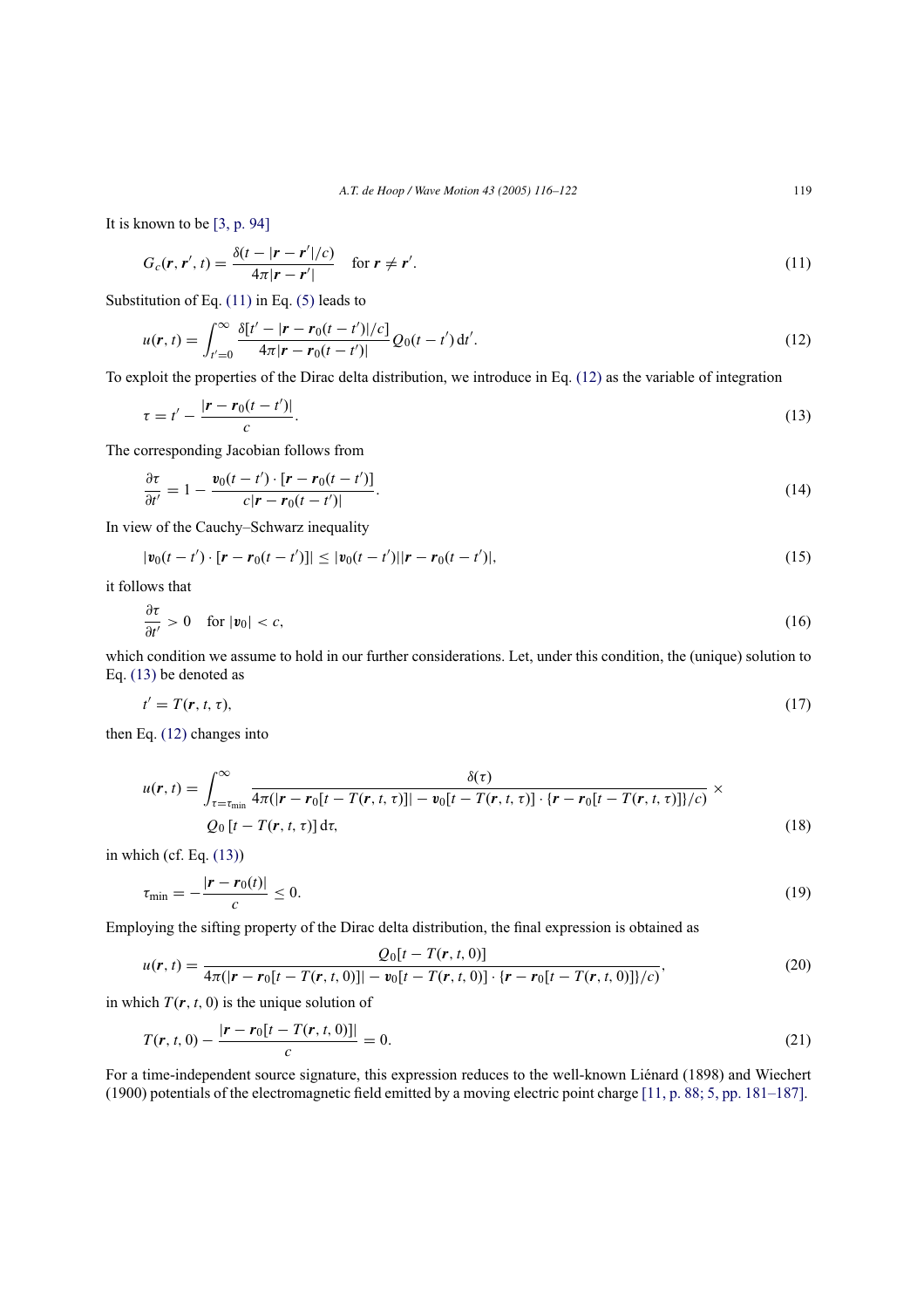

Fig. 2. Moving point source in dissipative medium with wave speed  $c$  and dissipation coefficients  $\alpha$  and  $\beta$ .

## **5. The dissipative scalar wave equation and the relativistic heat conduction equation**

For the dissipative scalar wave equation and the relativistic heat conduction equation, D is of shape

$$
\mathsf{D} = \partial_x^2 + \partial_y^2 + \partial_z^2 - c^{-2}(\alpha + \partial_t)(\beta + \partial_t),\tag{22}
$$

and the corresponding differential equation is

$$
\partial_x^2 u + \partial_y^2 u + \partial_z^2 u - c^{-2} (\alpha + \partial_t) (\beta + \partial_t) u = -q \quad \text{for } r \in \mathbb{R}^3, \ t \in \mathbb{R},
$$
\n(23)

in which  $c > 0$  is the wave speed and  $\alpha \ge 0$  and  $\beta \ge 0$  are dissipation coefficients (Fig. 2). (For  $\alpha > 0$  and  $\beta > 0$ ,  $\alpha^{-1}$  and  $\beta^{-1}$  are the corresponding relaxation times [7, p. 104]).

The corresponding Green's function  $G_c^{\alpha,\beta}(\mathbf{r}, \mathbf{r}', t)$  is the causal solution to

$$
\partial_x^2 G_c^{\alpha,\beta} + \partial_y^2 G_c^{\alpha,\beta} + \partial_z^2 G_c^{\alpha,\beta} - c^{-2} (\alpha + \partial_t) (\beta + \partial_t) G_c^{\alpha,\beta} = -\delta(\mathbf{r} - \mathbf{r}',t) \quad \text{for } \mathbf{r}' \in \mathbb{R}^3, \ \mathbf{r} \in \mathbb{R}^3, \ t \in \mathbb{R}. \tag{24}
$$

It is known to be [3, p. 101]

δ

$$
G_c^{\alpha,\beta}(\mathbf{r},\mathbf{r}',t) = G^{\delta}(\mathbf{r},\mathbf{r}',t) + G^H(\mathbf{r},\mathbf{r}',t),
$$
\n(25)

where

$$
G^{\delta}(\mathbf{r}, \mathbf{r}', t) = \frac{1}{4\pi |\mathbf{r} - \mathbf{r}'|} \exp\left[-\frac{(\alpha + \beta)t}{2}\right] \delta\left(t - \frac{|\mathbf{r} - \mathbf{r}'|}{c}\right) \quad \text{for } \mathbf{r} \neq \mathbf{r}',\tag{26}
$$

and

$$
G^{H}(\mathbf{r}, \mathbf{r}', t) = \frac{1}{4\pi |\mathbf{r} - \mathbf{r}'|} \exp\left[-\frac{(\alpha + \beta)t}{2}\right] \frac{|\beta - \alpha||\mathbf{r} - \mathbf{r}'|/2c}{(t^{2} - |\mathbf{r} - \mathbf{r}'|^{2}/c^{2})^{1/2}} I_{1} \left[\frac{|\beta - \alpha|(t^{2} - |\mathbf{r} - \mathbf{r}'|^{2}/c^{2})^{1/2}}{2}\right] \times H\left(t - \frac{|\mathbf{r} - \mathbf{r}'|}{c}\right) \quad \text{for } \mathbf{r} \neq \mathbf{r}',\tag{27}
$$

where  $I_1(\cdot)$  is the modified Bessel function of the first kind and order one and  $H(\cdot)$  is the Heaviside unit step function. Upon substitution of Eqs. (25)–(27) in Eq. (5), introducing the variable of integration  $\tau$  defined by Eq. (13) and using the sifting property of the Dirac delta distribution and the switching property of the Heaviside unit step function, the result can be written as

$$
u(\mathbf{r},t) = u^{\delta}(\mathbf{r},t) + u^H(\mathbf{r},t),
$$
\n(28)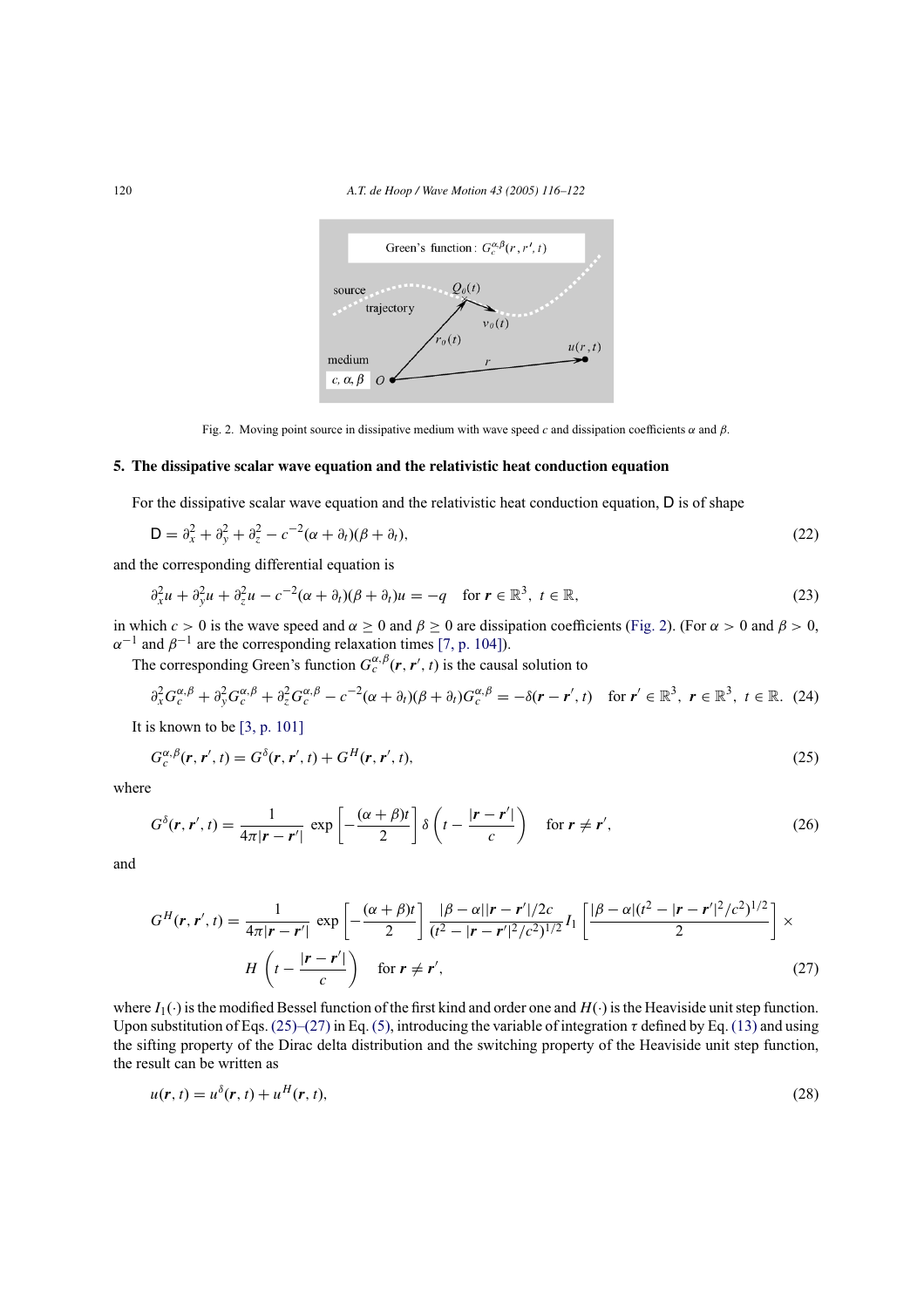*A.T. de Hoop / Wave Motion 43 (2005) 116–122* 121

with

$$
u^{\delta}(r,t) = \frac{\exp[-(\alpha + \beta)T(r,t,0)/2]Q_0[t - T(r,t,0)]}{4\pi(|r - r_0[t - T(r,t,0)]| - v_0[t - T(r,t,0)] \cdot \{r - r_0[t - T(r,t,0)]\}/c)},
$$
\n(29)

and

$$
u^{H}(\mathbf{r},t) = \int_{\tau=0}^{\infty} \frac{\exp[-(\alpha+\beta)T(\mathbf{r},t,\tau)/2]Q_{0}[t-T(\mathbf{r},t,\tau)]}{4\pi(|\mathbf{r}-\mathbf{r}_{0}[t-T(\mathbf{r},t,\tau)]|-\nu_{0}[t-T(\mathbf{r},t,\tau)]\cdot\{\mathbf{r}-\mathbf{r}_{0}[t-T(\mathbf{r},t,\tau)]\}/c\}}\times \frac{|\beta-\alpha||\mathbf{r}-\mathbf{r}_{0}[t-T(\mathbf{r},t,\tau)]|^{2}/2c}{(t^{2}-|\mathbf{r}-\mathbf{r}_{0}[t-T(\mathbf{r},t,\tau)]|/c^{2})^{1/2}}I_{1}[|\beta-\alpha|(t^{2}-|\mathbf{r}-\mathbf{r}_{0}[t-T(\mathbf{r},t,\tau)]|^{2}/c^{2})^{1/2}/2] d\tau.
$$
\n(30)

*Note*: For  $\beta = 0$ , Eq. (23) reduces to the relativistic heat conduction equation [1]. The corresponding temperature distribution due to a moving, pulsating heat source follows by substituting  $\beta = 0$  in Eqs. (28)–(30).

# **6. The diffusion equation**

For the diffusion equation, D is of shape

$$
\mathsf{D} = \partial_x^2 + \partial_y^2 + \partial_z^2 - D^{-1}\partial_t,\tag{31}
$$

and the corresponding differential equation is

$$
\partial_x^2 u + \partial_y^2 u + \partial_z^2 u - D^{-1} \partial_t u = -q \quad \text{for } r \in \mathbb{R}^3, \ t \in \mathbb{R},
$$
\n(32)

in which  $D > 0$  is the diffusion coefficient (Fig. 3).

The corresponding Green's function  $G_D(\mathbf{r}, \mathbf{r}', t)$  is the causal solution to

$$
\partial_x^2 G_D + \partial_y^2 G_D + \partial_z^2 G_D - D^{-1} \partial_t G_D = -\delta(\mathbf{r} - \mathbf{r}', t) \quad \text{for } \mathbf{r}' \in \mathbb{R}^3, \ \mathbf{r} \in \mathbb{R}^3, \quad t \in \mathbb{R}.
$$

It is known to be [2, pp. 90–91]

$$
G_D(r, r', t) \frac{1}{D^{1/2} (4\pi t)^{3/2}} \exp \left[ -\frac{|r - r'|^2}{4Dt} \right] H(t).
$$
\n(34)



Fig. 3. Moving point source in diffusing medium with diffusion coefficient *D*.